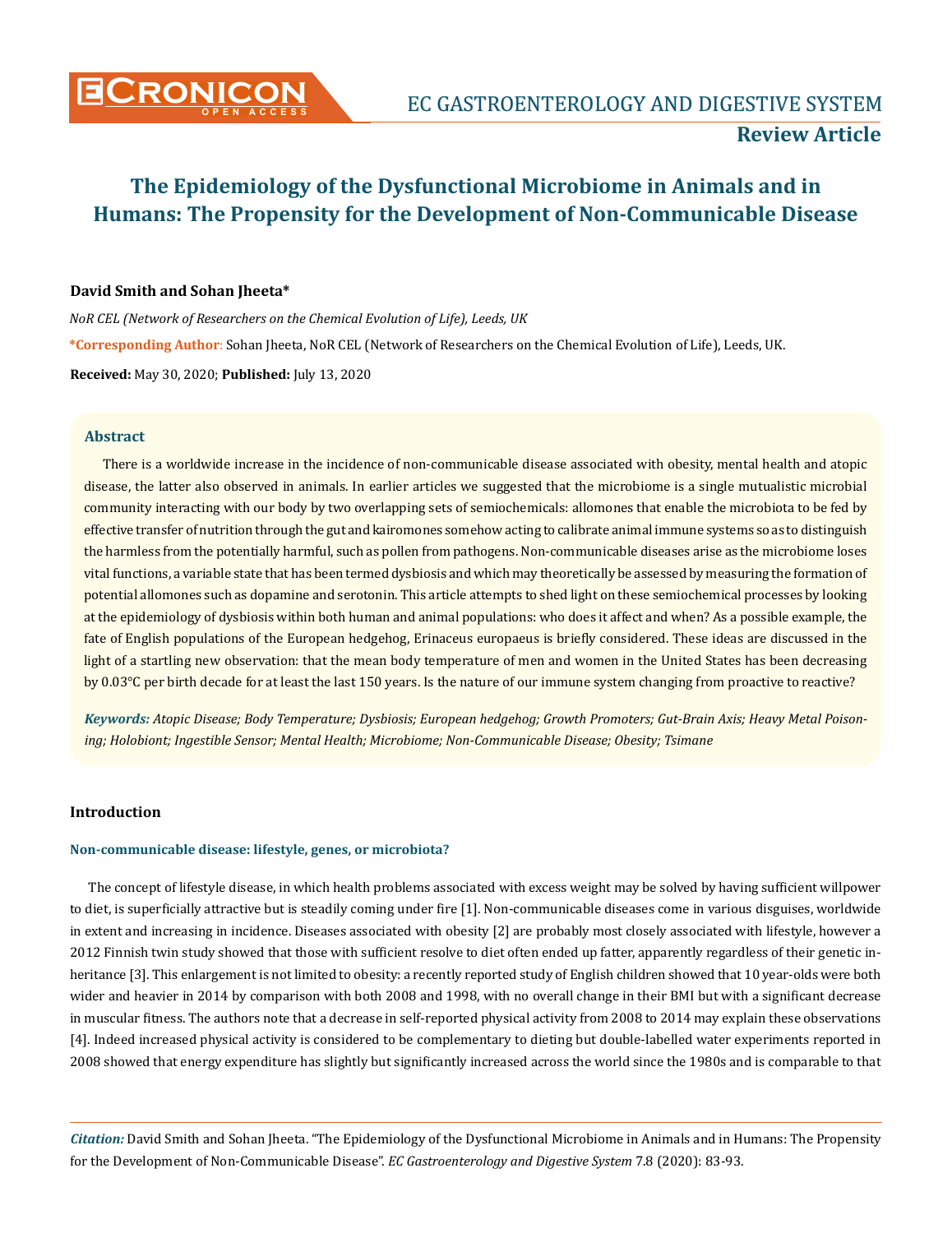observed in wild mammals. The authors conclude that the observed dramatic increase in obesity over this period is not due to decreased energy expenditure [5]. The dilemma of obesity has been pithily described in a recent book, coming to the conclusion that there is no single cause currently known, although it was admitted that there was a lot more to learn about the microbiome [6]. Obesity was also mentioned in earlier work by Denis Burkitt (See section On the edge of the modern world: Denis Burkitt, the Maasai and the Tsimane), who listed what he considered to be "Modern Western Diseases" and compared their incidence in early post Second World War Africa with contemporary Europe and America [7]. He focused on cardiovascular disease and problems such as hernia and varicose veins, which he considered to be due to increased abdominal pressure on defecation due to the relative absence of fibre in the diet [8].

The increasing incidence of mental problems [9] may be linked to nebulous concepts such as stress or social media, but recently a more fundamental association with obesity by degradation of the microbiota-gut-brain axis has been postulated [10].

By contrast, the increase in atopic disease seen during the  $20<sup>th</sup>$  century [11] cannot easily be linked to lifestyle issues, especially as its incidence is also increasing in animals [12]. A review of the changing nature of human disease is presented in the bicentenary 2012 edition of the New England Journal of Medicine, which showed a marked increase in different non-communicable diseases across the last two centuries [13]. Interestingly, a recent publication has revealed that the previously recognised drop in body temperature (actually 0.03°C per birth decade for at least the last 150 years) is real and not as a result of measurement errors, as has been assumed previously [14]. Perhaps the best way to explain this is to say that, for whatever reason, the background level of tissue inflammation has been toning down over recent decades. Although these are early days, the cumulative impression given from these latter publications [11-14] is that the immune system has been changing from proactive to reactive with the consequent danger of overreaction leading to the onset of atopic disease. A corollary of this argument is that many human studies may have to be reinterpreted in the context of a steadily degrading microbiome. For this reason it is important to include the microbiome in studies of peoples such as the Tsimane, existing on the edge of the modern world (See section On the edge of the modern world: Denis Burkitt, the Maasai and the Tsimane), currently being offered medical assistance in return for information on their health [15].

The variability observed in human studies is partly due to missing functionality in the microbiome of individual participants. We need to identify accessible microbiologically stable populations in order to provide a "top standard" against which to measure any improvements in human health. Such populations should have a low incidence of non-communicable diseases including, for example, seasonal allergic rhinitis and varicose veins. Consideration should be given as to whether those populations that exhibit a higher than average body temperature in apparently disease-free individuals are more suitable.

#### **Dysbiosis**

#### **Microbiome-function deficiency disease**

The term microbiome normally refers to the sum total of all the microbial species occupying a specified part of the body. However it is important to note that microbial function is not necessarily the same as microbial species, and we have previously suggested that valuable functions are more readily transferred to and within a microbiome that contains a greater variety of microbial species [16,17]. This lack of diversity, which has been termed dysbiosis [18], is apparently related to non-communicable disease [16]. It is also worth noting that this condition is not an on/off switch but is a variable state in which there are degrees of malfunction with a wide range of potential outcomes.

Both obesity and functional disorders of the gut have been associated with deficits in the microbiome acting via the gut-brain axis [10,19], autoimmune disease acting beyond the gut [20] and type 1 diabetes [21]. Misbehaving microbiota have also been implicated in problems with immunoregulation and mental health [22] and with cancer [23]. It seems that an efficiently functioning microbiome is critical for early life [24]. Although many reports acknowledge that the microbiome is somehow involved in the increasing incidence of non-communicable disease this insight rarely leads to valuable practical applications. There are a few exceptions to this rule: faecal

*Citation:* David Smith and Sohan Jheeta. "The Epidemiology of the Dysfunctional Microbiome in Animals and in Humans: The Propensity for the Development of Non-Communicable Disease". *EC Gastroenterology and Digestive System* 7.8 (2020): 83-93.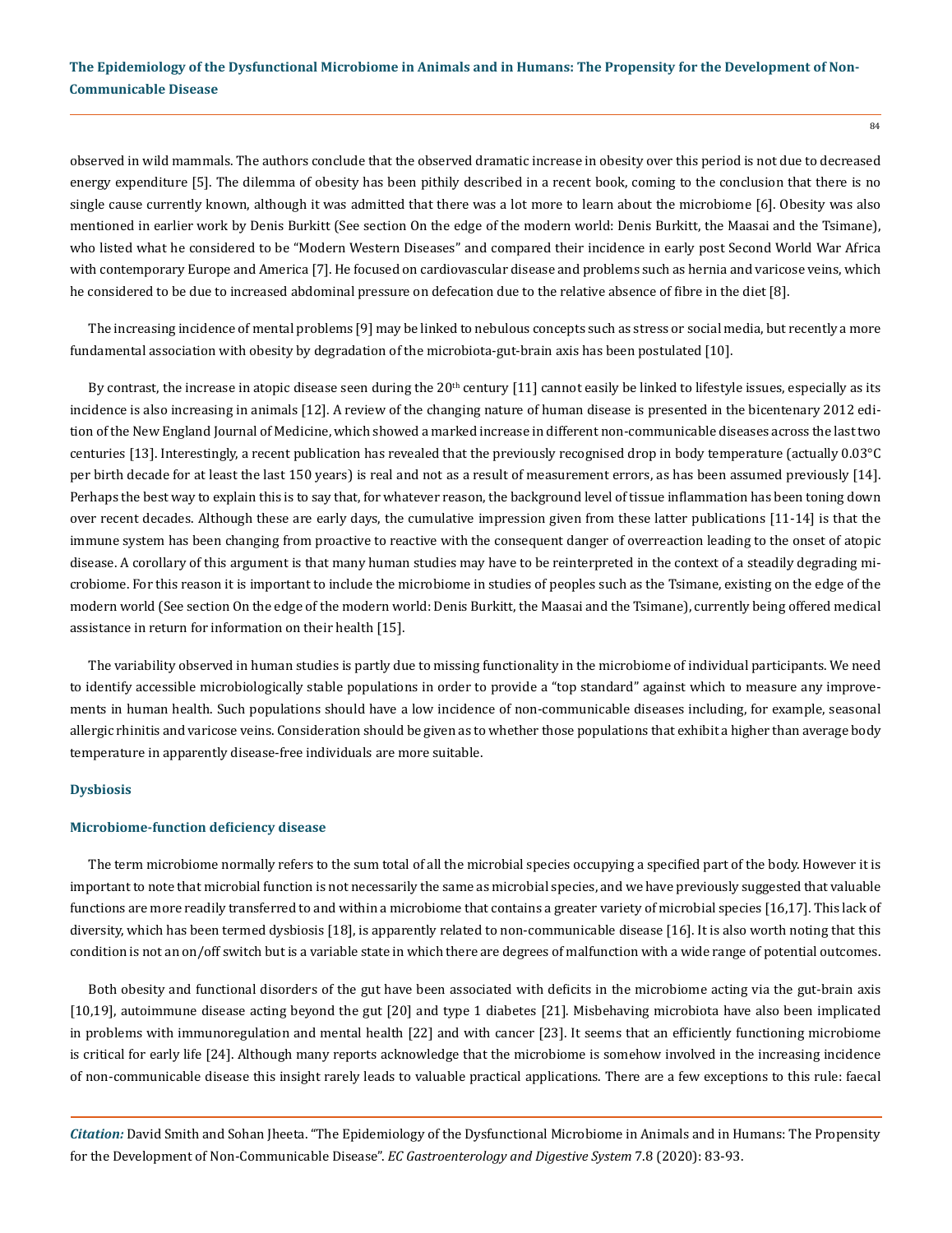transplantation can clear up episodes of antibiotic-induced *Clostridium difficile* infection [25]; vaginal inoculation has proved popular in attempting to offset the potential negative consequences of caesarean section [27]; and probiotics aim to improve the outcome for preterm babies [28,29].

#### **The mutualistic microbiome. Identification friend or foe: the kairomone conundrum**

In our previous publications [16,17], we considered that the functioning microbiome may be treated as a single mutualistic community with two parallel allomone/kairomone modes of action. An allomone-like system, probably involving substances such as dopamine and serotonin, strengthens the gut-brain axis and thereby allows a more facile flow of food through the digestive tract to feed the intestinal microbiome. The failure of this system leads to the development of obesity and mental health problems [16] while, in principle, the measurement of such allomones can give an insight into the efficiency of the microbiome itself [17]. Conversely, in this scheme, the microbiome assists us by somehow utilising kairomone-like functions to calibrate the immune system, thus distinguishing harmful from harmless antigens. Failure of these functions allows diseases such as seasonal allergic rhinitis (hayfever), food allergies, asthma, autoimmune, and inflammatory conditions to develop [16]. Many of these present themselves in the same patient, so for example, the term atopic march refers to the development of such diseases as infants progress through childhood [30].

It seems likely that this kairomone-like system acts as the interface between the external microbial world and the host immune system and may correspond to the Old Friends of Rook and coworkers [31]. In the case of mammalian hosts the implication is that the system must have done its job before the neonate was weaned from its mother's milk. As such, dysbiosis within this early stage would render the infant vulnerable to inappropriate responses to environmental changes and potentially initiate immune system malfunction in future years. As mentioned above (Section Introduction. Non-communicable disease: lifestyle, genes, or microbiota?), it is important to note that many human studies (and probably many animal studies) have been carried out on individuals already suffering from variable degrees of dysbiosis. This confounding variable can only be removed when populations are found that are not suffering from significant microbiomefunction deficiency disease (See section On the edge of the modern world: Denis Burkitt, the Maasai and the Tsimane).

It is envisaged that the role of a kairomone function would be to probe suspect particles to see if they were friend or foe, a harmless pollen grain or a harmful bacterium, for example. If such a particle turned out to be poisonous, such as a toxic heavy metal, then a sufficient concentration could render the animal immune system effectively blind. This idea is explored further in the light of the causes of dysbiosis.

#### **The causes of dysbiosis**

In order to understand the cause of disease it is necessary to know both its temporal and spatial spread, as well as any overlap with different species [32]. Unfortunately, the idea of disease depends on the social mores of the day, especially so for non-communicable conditions, and can be hard to track over the centuries [13]. Of the three major manifestations of dysbiosis (diseases related to obesity; poor mental health and problems related to immune system malfunction) the one that is historically the most well documented is perhaps the most mysterious: hayfever.

#### **Immune system malfunction: John Bostock and his hayfever**

There is only one unambiguous historical reference to hayfever prior to the mid 19<sup>th</sup> century: Dr. John Bostock who, in 1819, reported himself as the first example of this condition (seasonal allergic rhinitis). In 1828 he reported that he had found a further 28 cases of the condition he called "*Catarrhus aestivus*" (summer catarrh), specifically stating that there is a socio-economic element to the aetiology: "it is remarkable that all cases are of the upper and middle classes, some of high rank" and that he "has not heard of a single unequivocal case amongst the poor" [35].

*Citation:* David Smith and Sohan Jheeta. "The Epidemiology of the Dysfunctional Microbiome in Animals and in Humans: The Propensity for the Development of Non-Communicable Disease". *EC Gastroenterology and Digestive System* 7.8 (2020): 83-93.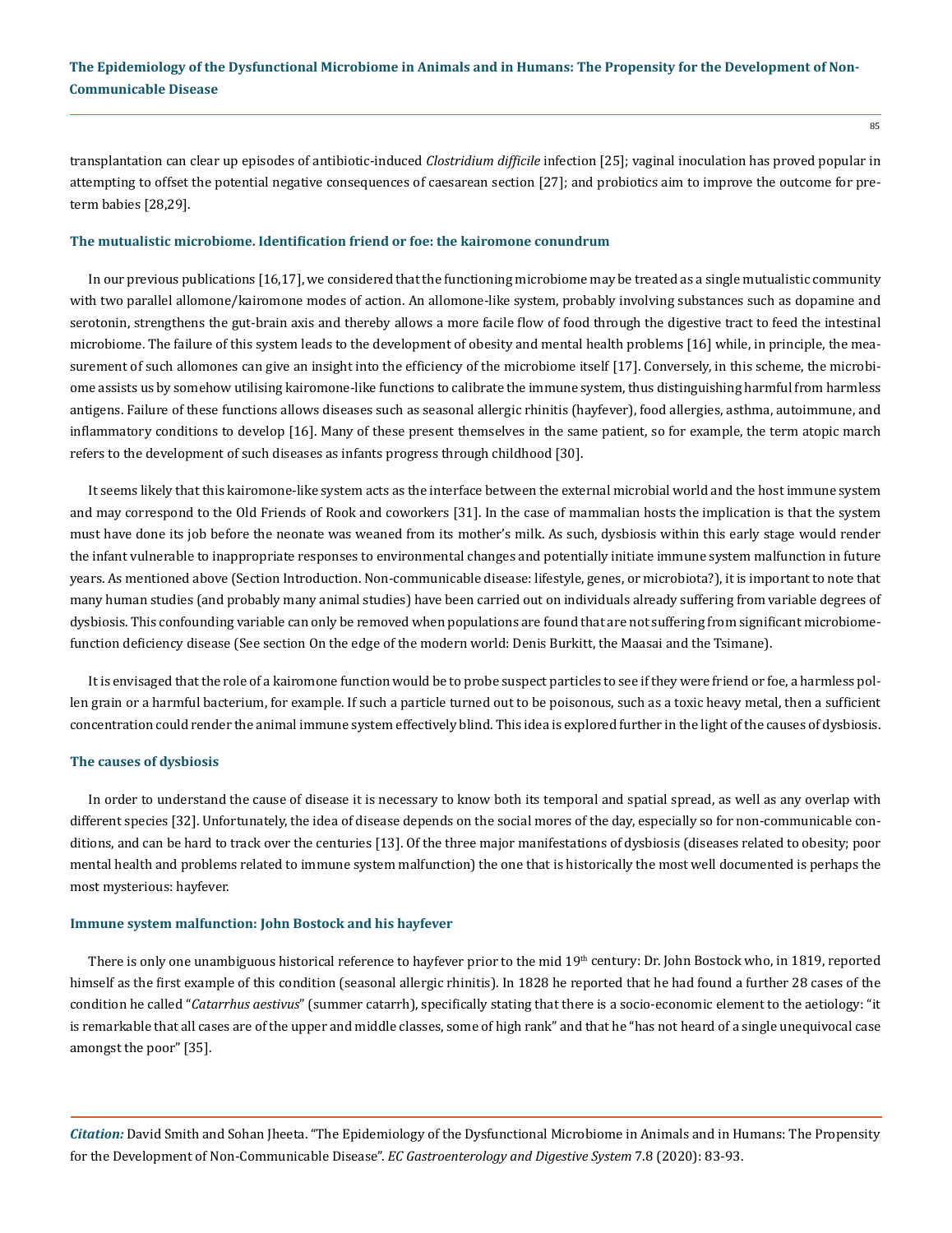Compare with today: a questionnaire issued to schools in 2004 showed that 51% of 15/16 year-old students self-reported having hayfever symptoms, of which 21% were confirmed by nurse or doctor, the symptoms being trivialised by both health professionals and the patients themselves [36]. Nevertheless, the symptoms manifested in 1819 are the same as today with the key differences being the vastly increased incidence and the lack of previously described class selectivity. It seems that these differences are the hallmark of the change of dysbiosis from endemic to epidemic status and must somehow be reflected in the cause of this condition.

There have been scattered reports of allergies throughout history, perhaps going back to the death of King Menses of Egypt after being stung by a wasp in the 4<sup>th</sup> millennium BCE. Of course, history is written by and on behalf of rich people. What was going on in the silent populations at the same time? Equally, although animals don't have much of a voice they too are suffering from similar atopic diseases, as a recent comparative review shows [12].

### **Obesity and heart disease: Endemic to epidemic**

While obesity and concomitant heart disease have always been with us, they have mostly been associated with the "upper and middle classes" (to paraphrase Dr. Bostock), if only because they were the ones that could afford sufficient obesogenic food. The situation has changed recently, however, with both obesity and atherosclerotic heart disease becoming much more widespread, roughly paralleling the rise in hayfever [2,13].

In addition, the deliberate induction of accelerated growth in farmed animals by adding "growth promoters", including antibiotics, is widespread but without any clear understanding of their mechanism of action, for example in pigs [38]. Accordingly, the pressure to reduce antibiotic use has led to a belated drive for such mechanistic understanding [39,40]. Fish are also subject to the action of antimicrobial growth promoters, suggesting a similar mechanism of action, whatever that may be [41]. It is worth noting that the microbes mentioned in these articles are all considered to be competing with the animal in some way. The possibility that we could be dealing with a vertebrate mutualistic microbiome has not yet been reported. The parallel with the recently reported increase in size of children [4] is striking and suggests that antibiotic use in humans also drives growth promotion. It may be that we should aim to encourage antibiotic use to drive animal growth while introducing methods such as phage therapy for use in humans (See section The causes of dysbiosis: selective loss of microbiota).

Wild animals may also be affected: there have been newspaper reports of English suburban populations of the *European hedgehog, Erinaceus europaeus*, developing obesity after what was described as inappropriate feeding by householders. As this prevented them adopting the normal defence of curling up into a tight ball it would only be possible in a sheltered environment and would normally result in death by predation. This behaviour, so obviously reminiscent of humanity, strongly suggests a population struggling in the grip of dysbiosis. Although the measurement of wild animal populations is difficult there is ample evidence that hedgehog populations in heavily industrialised England have declined substantially since the mid  $20<sup>th</sup>$  century.

#### **Poor mental health: Sigmund Freud and the placebo effect**

Poor mental health likewise seems to be ubiquitous in its various guises. Perhaps the most significant early worker was Sigmund Freud [44], who found a calling among people from the "middle and upper classes", to coin a phrase of Dr. Bostock's [35], either because the "poorer classes" did not suffer from similar symptoms or because they were simply ignored and/or committed to asylums. More recently, and in line with the rise of hayfever and obesity there has been a corresponding increase in the incidence of poor mental health across all classes, though in this case changes in diagnostic criteria complicate the situation [9].

These conditions may be related to the degradation of the microbiota-gut-brain axis as microbiome-function deficiency disease takes effect. It is possible that the interesting theories of Dr Freud and the early psychoanalysts, along with the personal attention lavished

*Citation:* David Smith and Sohan Jheeta. "The Epidemiology of the Dysfunctional Microbiome in Animals and in Humans: The Propensity for the Development of Non-Communicable Disease". *EC Gastroenterology and Digestive System* 7.8 (2020): 83-93.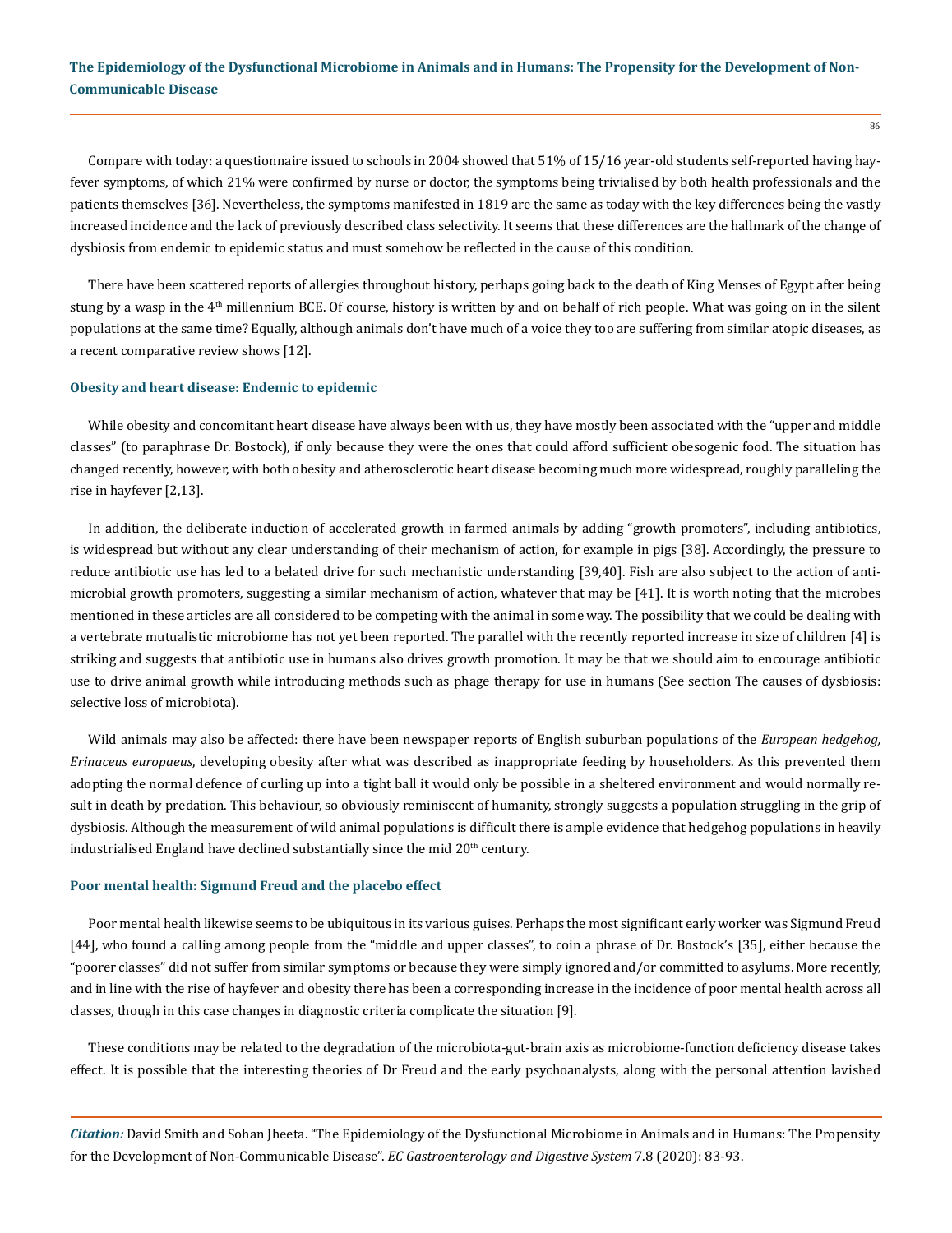on the patient, were effective in that the stimulation of the brain side of the gut-brain axis temporarily made up for deficiencies in the function of the microbiota themselves [10]. What is now known as the placebo effect is ubiquitous and has "spoilt" many an optimistic clinical trial. Of course, the effect is itself hard to study, partly owing to the inevitable absence of an appropriate placebo (!) but also due to a plethora of different biases [45]. Interestingly, deep brain stimulation of structures related to the corpus striatum in humans led to dopamine release and was shown to increase hepatic and peripheral insulin sensitivity [46], consistent with the increasing evidence for the central regulation of glucose metabolism [47]. While this was initially an accidental observation made while investigating obsessivecompulsive disorder, it may thereby cast light on the relationship between the microbiota-gut-brain axis and obesity [10].

In principle poor mental health should also be observed in animals suffering from dysbiosis. Unnatural and repetitive behaviour such as hair pulling in laboratory animals is reminiscent of obsessive-compulsive disorder and is ascribed to being forced to live in a nonenriched environment [48]. It is possible that a degraded microbiome may partly be responsible. It is possible that similar symptoms may arise by degradation of either terminus of the microbiota-gut-brain axis [10].

#### **On the edge of the modern world: Denis Burkitt, the Maasai and the Tsimane**

Burkitt travelled throughout post-Second World War Africa noting that their primarily rural communities ate a higher proportion of dietary fibre and passed stools of three to five times greater volume than their Western contemporaries. He also noted the absence of what he called "characteristic modern Western diseases" in these communities [7]. He popularised the theory, not unreasonable from a  $mid-20<sup>th</sup>$  century perspective, that the lack of fibre caused these diseases simply by increasing intra-abdominal pressure upon defecation [8]. Unfortunately, he underestimated the importance of the Maasai, who subsisted largely on meat and dairy, ate relatively little fibre and yet stayed healthy [49,50]. In our recent publications we have reinterpreted the findings of Burkitt in the light of the modern understanding of the microbiome, coming to the conclusion that dietary fibre is of little use itself unless it is accompanied by an efficient working microbiome [16,17].

In contrast to the majority of the world, people living outside the reach of modern life do not exhibit these diseases. So, for example, the Tsimane, living in the upper amazon basin, have been reported to be free from Western levels of obesity and heart disease, though they do have high levels of inflammation and therefore, probably, raised body temperature [15]. Sadly, this study did not report any data on either their microbiome or their faecal volume, indicating that the lessons of Burkitt have been forgotten. It is likely that antibiotic use will have been documented, so it should be possible to obtain some retrospective data on microbiome alterations. This opportunity should not be lost.

Interestingly, analysis of preserved faecal matter from a small number of sites around the ancient world shows that the high diversity of their microbiome more closely resembles that of peoples peripheral to the modern world [51].

#### **Dysbiosis: The holobiont and reproductive success (Figure 1)**

In summary, although acknowledging the inevitable huge gaps in the data, it seems that there were two phases to the development of these parallel dysbiosis conditions: an initial endemic phase mostly affecting well-off people followed by an on-going epidemic potentially involving everybody. At some point domesticated animals began to exhibit symptoms [12], of which one, increased growth, was actually a desirable outcome [38]. Although it is hard to be sure, it is possible that the collapse of English populations of the European hedgehog is caused by dysbiosis [43]. As indicated above (Section The mutualistic microbiome. Identification friend or foe: the kairomone conundrum), it is possible that dysbiosis is brought on by heavy metal poisoning (Section Poisoning the microbiome in the pre-antibiotic age: cosmetics).

*Citation:* David Smith and Sohan Jheeta. "The Epidemiology of the Dysfunctional Microbiome in Animals and in Humans: The Propensity for the Development of Non-Communicable Disease". *EC Gastroenterology and Digestive System* 7.8 (2020): 83-93.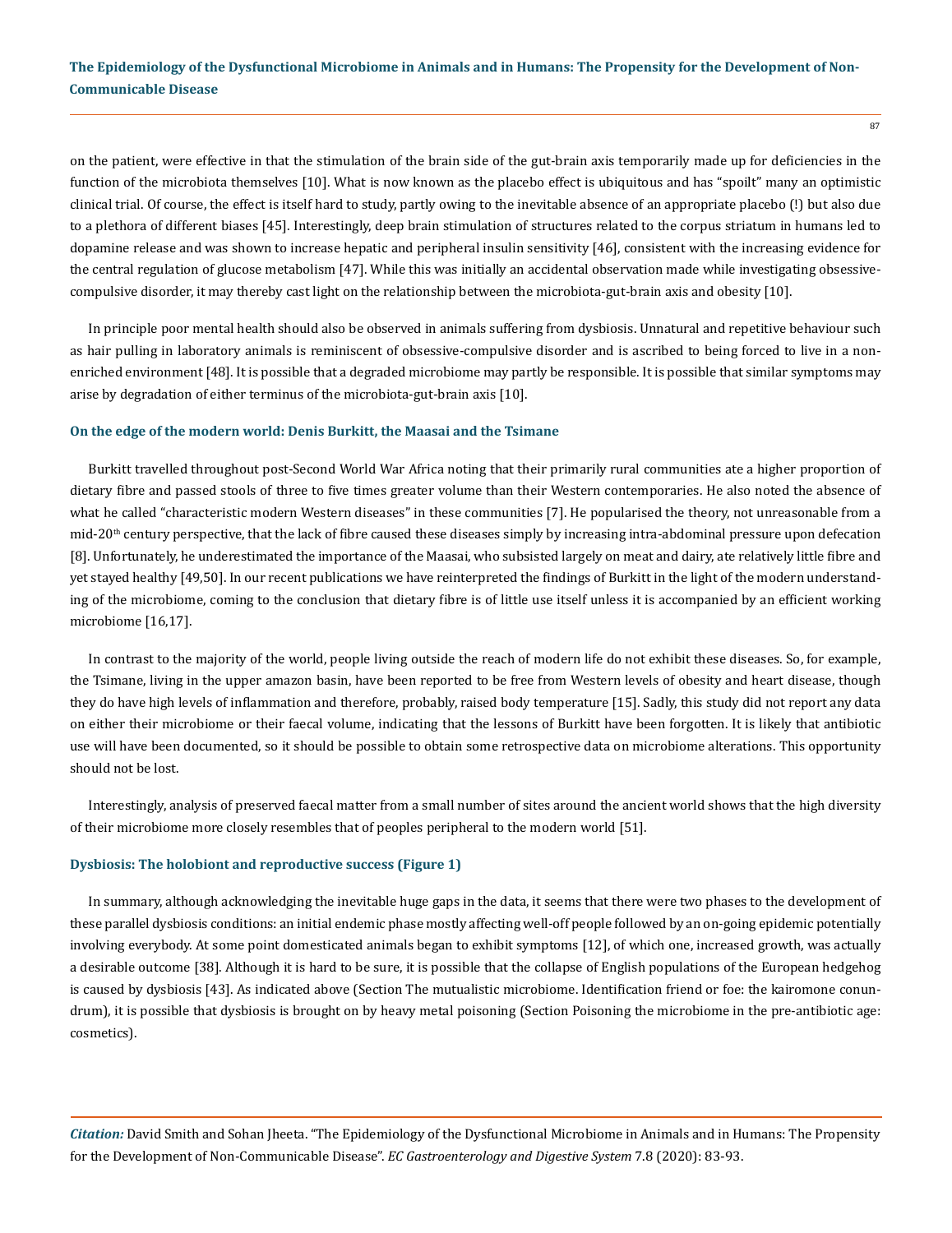The idea that the reproductive success of an animal is a function of an effective symbiosis between it and its microbiome was stated as far back as 1991 and was expressed as the holobiont [52,53]. Dysbiosis would be the selective disruption of the holobiont by loss of microbiome-related functions. Its negative effects may partly be cancelled by the development of effective medicines, at least in humans and our associated animals. By contrast, susceptible wild animal populations may become unsustainable (Figure 1).



*Figure 1: Suggested outcome of holobiont disruption due to microbiome poisoning.*

#### **The causes of dysbiosis: selective loss of microbiota**

In an attempt to understand the new epidemic of hayfever, Strachan suggested that modern people were exposed to fewer relatively harmless microbes than people living in the past [11]. Although this idea has been taken up and developed into the concept of "Old Friends": creatures that tone down the immune system, nevertheless it does not seem to be the whole story [54]. Equally, although there is evidence that the microbiome may lose diversity with a poor diet, this is a slow process that takes many generations and is therefore unlikely to be a major driver of the current epidemic [55]. A more likely cause is microbial loss during the process of caesarean section [27], granted that any loss of key microbial species may not be replaced and that such a deficit may be passed on to subsequent generations in a "snowball effect". Of course non-selective antibiotics are specifically designed to destroy bacteria and can only contribute to the downgrading of the microbiome. Accordingly a model system has been set up in an attempt to assess antibiotics that produce only minimal disturbance [56]. Equally, in principle, phage therapy ought to be more selective for a target pathogen [57].

This correlation also accounts for the absence of "Western disease" observed by Denis Burkitt in his African studies and of the observation of enlargement in farmed and domestic animals owing to veterinary antibiotic use. However, it is harder to understand dysbiosis in pre-antibiotic societies and in wild animal populations.

*Citation:* David Smith and Sohan Jheeta. "The Epidemiology of the Dysfunctional Microbiome in Animals and in Humans: The Propensity for the Development of Non-Communicable Disease". *EC Gastroenterology and Digestive System* 7.8 (2020): 83-93.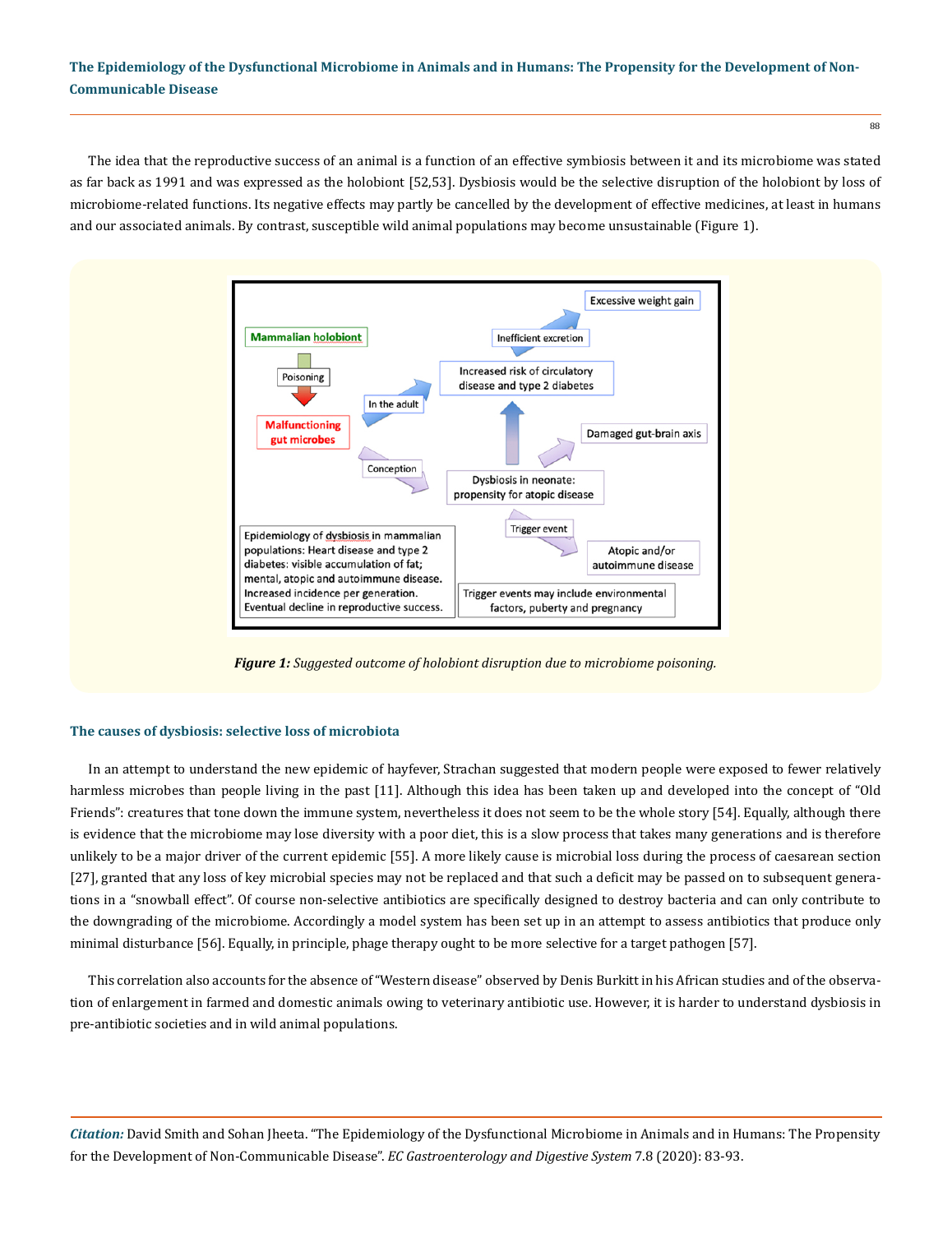### **Poisoning the microbiome in the pre-antibiotic age: cosmetics (See section The mutualistic microbiome. Identification friend or foe: the kairomone conundrum)**

Although there were numerous potentially toxic substances in use since early modern times there is one class of materials that stands out as the most likely candidate for such poisoning: heavy metal salts, especially those of lead [58]. The use of colourful heavy metal salts for cosmetic purposes has been reviewed in book form [59]. It is likely that all civilisations with extensive trading links will have had access to such metals, especially lead and its various salts, with the corresponding risk of both overt poisoning and of selective, covert, poisoning of the microbiome: dysbiosis. The ancient Egyptians used galena (lead sulfide) as an eyeshade and, unlike the less well-connected Tsimane [15], their mummified bodies have been shown to have atherosclerotic plaques in their veins [60]. A little later in history, the extremely well connected Romans made extensive use of lead and probably suffered from similar diseases, so that the skeleton of a young, well-off lady exhibiting the signs of coeliac disease has been uncovered [61]. Investigation of her dental enamel showed traces of both turmeric and ginseng, leading to the suggestion that these agents were an attempt to treat the disease [62]. It seems that endemic dysbiosis is an occupational hazard of technologically advanced civilisations with extensive trading networks using toxic heavy metals.

Contemporaries of Dr. Bostock may have suffered as their mothers' beautified themselves in a, not always successful, attempt to attract powerful husbands. In this way dysbiosis became a chronic disease of the richer classes, leavened only by (not infrequent) occasional input from (younger, more attractive) mothers from less well-off backgrounds. Natural birth ensures the smooth transfer of the gut microbiome while breast-feeding helps its establishment [63,64], if necessary assisted by a wet nurse or milk bank. Unfortunately, dysbiosis in the mother is passed directly on to the child and in this way it gives the impression of being solely a genetic inheritance.

Following the analogy of cosmetic heavy metal poisoning it is possible that microscopic inorganic lead particles emitted from the exhausts of vehicles powered by leaded petrol could have provided enough environmental contamination to affect both humans and hedgehogs. Of course, the poisonous nature of lead was well understood but its removal from petrol remains a slow process [65]. There are many other sources of lead exposure, but it is important to note that, although the dangers of lead are well understood, its effects on the microbiome have not been considered [66]. The crucial point is that maternal transmission of dysbiosis means that it is possible that lead continues to exert its effects long after the original source of the poisoning has been removed.

#### **Summary: Toward a germ theory of health**

In many respects the current understanding of the microbiome resembles the years before the formulation of Koch's postulates (or the Koch-Henle postulates [67]). Even when complete, researchers knew that these postulates did not hold all the time, but by formalising the situation they laid the foundations for the now-accepted germ theory of disease [68]. Unfortunately, the very success of this theory has long overshadowed the idea that intestinal microbes could somehow be essential to health. Of course the two approaches are not incompatible, as pathogenic microbes are often found in unexpected places, for example the *Porphyromonas gingivalis* currently being associated with Alzheimer's disease [69], but it could be that this penetration is facilitated by a dysfunctional microbiome.

Since our species first appeared on this planet we have occupied all parts of the world that can possibly sustain life. Our pace was slow, generation-by-generation, at walking pace or by boat, with Rapa Nui (Easter Island), possibly the last place, first occupied well into historical times [70]. Nowadays we can travel by aeroplane, much more quickly, but with the possible downside of traveller's diarrhoea [71]. From a Western-centric point of view, the causative agents of this dramatic condition may be termed pathogens, and yet they do not affect the locals. Presumably it takes time for our immune system to learn to tolerate these sub-pathogens, but nobody knows how long this process takes. It is possible that this internal rearrangement, though uncomfortable at the time, has some long-term intergenerational benefit in the way in which the microbiome interacts with the environment. It is likely that such information transfer is transmitted through these mysterious kairomones, in which the immune system of a developing infant is calibrated to allow for the local environment into which the child is born.

*Citation:* David Smith and Sohan Jheeta. "The Epidemiology of the Dysfunctional Microbiome in Animals and in Humans: The Propensity for the Development of Non-Communicable Disease". *EC Gastroenterology and Digestive System* 7.8 (2020): 83-93.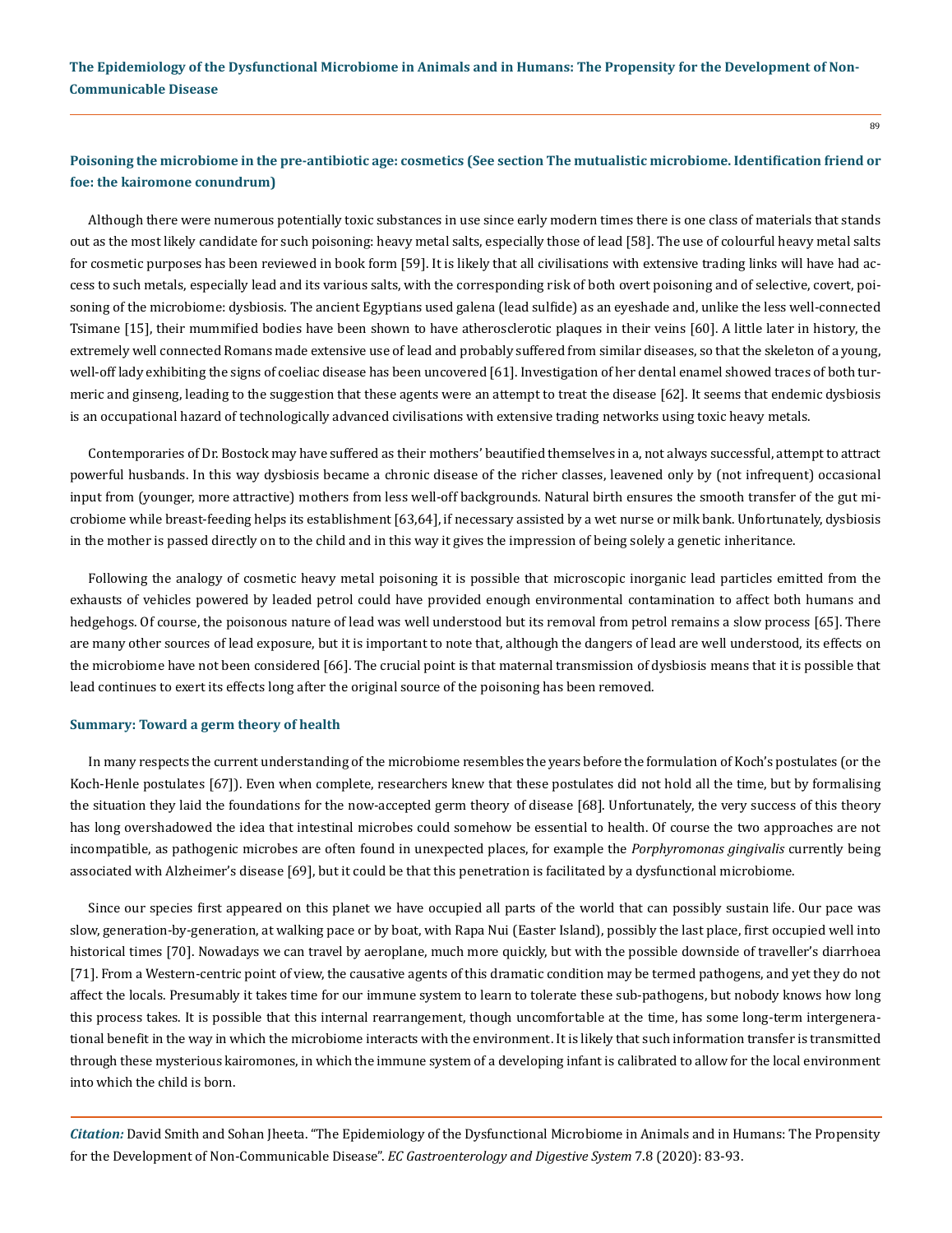It is likely that the variability of people's response to stimuli such as food and drugs is associated with both the nature of their genome and their degree of dysbiosis. At the moment there are no useful ways to compare levels of this condition, though it may prove that an ingestible sensor would be helpful if it could be calibrated to an indicator semiochemical generated in the gut [17]. Although a higher body temperature may be indicative of a more effective immune system it is clear that more studies will be needed before that can be realised, especially on a per-individual basis [14].

A consequence of this analysis is that we may have to look outside modern Western-based populations for some sort of "top standard" by which the function of the intestinal microbiome may be compared. It is for this reason that studies of the Tsimane are so important [15]. It is unlikely that such studies will be excessively invasive.

### **Conflicts of Interest**

The authors declare no conflict of interest.

### **Bibliography**

- 1. [Vallgårda S. "Why the concept "lifestyle diseases" should be avoided".](https://pubmed.ncbi.nlm.nih.gov/21948978/) *Scandinavian Journal of Public Health* 39.7 (2011): 773-775.
- 2. Reilly JJ., *et al*[. "Determining the world-wide prevalence of obesity".](https://pubmed.ncbi.nlm.nih.gov/29739565/) *Lancet* 391.10132 (2018): 1773-1774.
- 3. Pietiläinen KH., *et al*[. "Does dieting make you fat? A twin study".](https://pubmed.ncbi.nlm.nih.gov/21829159/) *International Journal of Obesity* 36.3 (2012): 456-464.
- 4. [Sandercock GRH and Cohen DD. "Temporal trends in muscular fitness of English 10-year-olds 1998-2014: An allometric approach".](https://pubmed.ncbi.nlm.nih.gov/30098974/) *[The Journal of Science and Medicine in Sport](https://pubmed.ncbi.nlm.nih.gov/30098974/)* 22.2 (2019): 201-205.
- 5. [Westertep KR and Speakman JR. "Physical activity energy expenditure has not declined since the 1980s and matches energy expen](https://www.nature.com/articles/ijo200874)ditures of wild mammals". *[International Journal of Obesity](https://www.nature.com/articles/ijo200874)* 32.8 (2008): 1256-1263.
- 6. Warner A. "The truth about fat". One World Publications Ltd. (2019).
- 7. [Burkitt DP. "Some diseases characteristic of modern western civilization".](https://www.ncbi.nlm.nih.gov/pmc/articles/PMC1588096/) *British Medical Journal* 1 (1973): 274-278.
- 8. Denis Burkitt. "Don't forget fibre in your diet: to help avoid many of our commonest diseases". London: Martin Dunitz Ltd (1979).
- 9. Steel Z., *et al*[. "The global prevalence of common mental disorders: a systematic review and meta-analysis 1980-2013".](https://pubmed.ncbi.nlm.nih.gov/24648481/) *International [Journal of Epidemiology](https://pubmed.ncbi.nlm.nih.gov/24648481/)* 43.2 (2014): 476-493.
- 10. Torres-Fuentes C., *et al*. "The microbiota-gut-brain-axis in obesity". *[The Lancet Gastroenterology and Hepatology](https://pubmed.ncbi.nlm.nih.gov/28844808/)* 2.10 (2017): 747- [756.](https://pubmed.ncbi.nlm.nih.gov/28844808/)
- 11. [Strachan DP. "Hay fever, hygiene and household size".](https://www.ncbi.nlm.nih.gov/pmc/articles/PMC1838109/) *British Medical Journal* 299 (1989): 1259-1260.
- 12. [Marsella R and De Benedetto A. "Atopic dermatitis in animals and people: an update and comparative review".](https://www.ncbi.nlm.nih.gov/pmc/articles/PMC5644664/) *Journal of Veterinary Science* [4.3 \(2017\): 37.](https://www.ncbi.nlm.nih.gov/pmc/articles/PMC5644664/)
- 13. Jones DS., *et al*[. "The burden of disease and the changing task of medicine".](https://www.nejm.org/doi/full/10.1056/NEJMp1113569) *The New England Journal of Medicine* 366 (2012): 2333- [2338.](https://www.nejm.org/doi/full/10.1056/NEJMp1113569)
- 14. Protsiv M., *et al*[. "Decreasing human body temperature in the United States since the Industrial Revolution".](https://elifesciences.org/articles/49555) *eLife* (2020) 10.7554/ [eLife.49555.](https://elifesciences.org/articles/49555)

*Citation:* David Smith and Sohan Jheeta. "The Epidemiology of the Dysfunctional Microbiome in Animals and in Humans: The Propensity for the Development of Non-Communicable Disease". *EC Gastroenterology and Digestive System* 7.8 (2020): 83-93.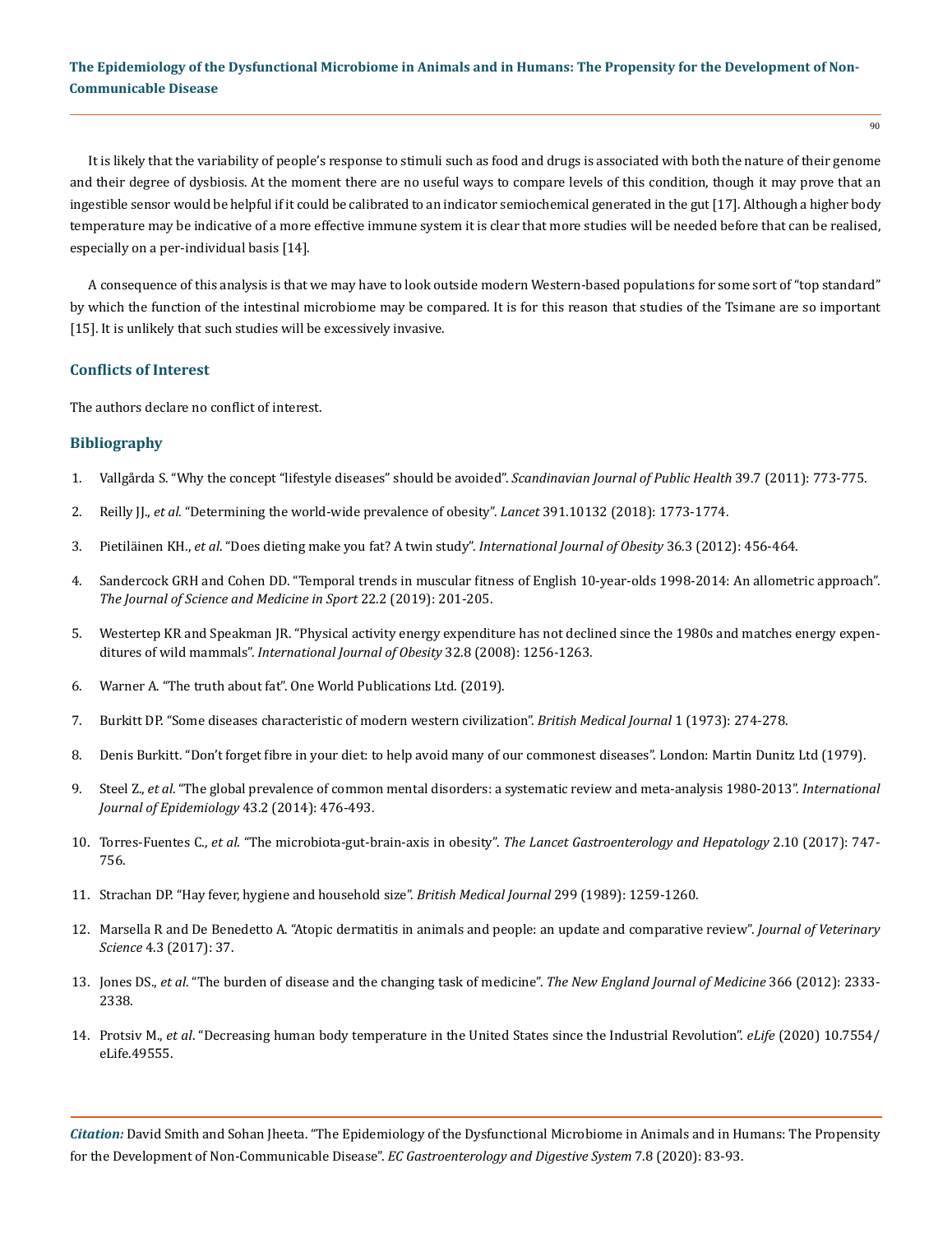- 15. H Kaplan., *et al*[. "Coronary atherosclerosis in indigenous South American Tsimane: a cross sectional cohort study".](https://pubmed.ncbi.nlm.nih.gov/28320601/) *Lancet*, 389(2017): [1730-1739.](https://pubmed.ncbi.nlm.nih.gov/28320601/)
- 16. [Jheeta S and Smith D. "Seeing the wood for the trees: A new way to view the human intestinal microbiome and its connection with](https://www.sciencedirect.com/science/article/abs/pii/S0306987718312283)  [non-communicable disease".](https://www.sciencedirect.com/science/article/abs/pii/S0306987718312283) *Medical Hypotheses* 125 (2019): 70-74.
- 17. Smith D and Jheeta S. "Measuring microbiome effectiveness: a role for ingestible sensors". *Gastrointestinal Disorders* 2 (2020): 3-11.
- 18. [Hooks KB and O'Malley MA. "Dysbiosis and its discontents".](https://mbio.asm.org/content/8/5/e01492-17) *mBio* 8(2017):e01492.
- 19. De Palma G., *et al*. "The microbiota-gut-brain axis in functional gastrointestinal disorders". *Gastrointestinal Microbiota* 5.3 (2014): 419-429.
- 20. Opazo MC., *et al*[. "Intestinal microbiota influences non-intestinal related autoimmune diseases".](https://pubmed.ncbi.nlm.nih.gov/29593681/) *Frontiers in Microbiolog* 9 (2018): [432.](https://pubmed.ncbi.nlm.nih.gov/29593681/)
- 21. Vaarala O., *et al*[. "The "perfect storm" for type 1 diabetes the complex interplay between intestinal microbiota, gut permeability, and](https://pubmed.ncbi.nlm.nih.gov/18820210/)  mucosal immunity". *Diabetes* [57.10 \(2008\): 2555-2562.](https://pubmed.ncbi.nlm.nih.gov/18820210/)
- 22. Lowry CA., *et al*[. "The Microbiota, Immunoregulation, and Mental Health: Implications for Human Health".](https://www.ncbi.nlm.nih.gov/pmc/articles/PMC5763918/) *Current Environmental Health Reports* [3.3 \(2016\): 270-286.](https://www.ncbi.nlm.nih.gov/pmc/articles/PMC5763918/)
- 23. [Greer JB and O'Keefe SJ. "Microbial induction of immunity, inflammation, and cancer".](https://pubmed.ncbi.nlm.nih.gov/21423403/) *Frontiers in Physiology (Review)* 1 (2011): 168.
- 24. [Zhao Q and Elson CA. "Adaptive immune education by gut microbiota antigens".](https://pubmed.ncbi.nlm.nih.gov/29338074/) *Immunology* 154.1 (2018): 28-37.
- 25. [Petrof EO and Khoruts A. "From stool transplants to next-generation microbiota therapeutics".](https://pubmed.ncbi.nlm.nih.gov/24412527/) *Gastroenterology* 146 (2014): 1573- [1582.](https://pubmed.ncbi.nlm.nih.gov/24412527/)
- 26. Hamilton MJ., *et al*[. "High-throughput DNA sequence analysis reveals stable engraftment of gut microbiota following transplantation](https://pubmed.ncbi.nlm.nih.gov/23333862/)  [of previously frozen fecal bacteria".](https://pubmed.ncbi.nlm.nih.gov/23333862/) *Gut Microbes* 4 (2013): 125-135.
- 27. Cunningham AJ., *et al*[. "Vaginal seeding" of infants born by caesarian section".](https://www.bmj.com/content/352/bmj.i227) *British Medical Journal* 352 (2016): i227.
- 28. AlFaleh K and Anabrees J. "Probiotics for the prevention of necrotising enterocolitis in preterm infants". *The Cochrane Database of Systematic Reviews* 4 (2014): CD005496.
- 29. Underwood MA., *et al*[. "A randomized placebo-controlled comparison of 2 prebiotic/probiotic combinations in preterm infants: im](https://pubmed.ncbi.nlm.nih.gov/19179885/)[pact on weight gain, intestinal microbiota, and fecal short-chain fatty acids".](https://pubmed.ncbi.nlm.nih.gov/19179885/) *Journal of Pediatric Gastroenterology and Nutrition* 48 [\(2009\): 216-225.](https://pubmed.ncbi.nlm.nih.gov/19179885/)
- 30. [Hill DA and Spergel JM. "The atopic march: critical evidence and clinical relevance".](https://www.ncbi.nlm.nih.gov/pmc/articles/PMC5806141/) *Annals of Allergy, Asthma and Immunology* 120.2 [\(2018\): 131-137.](https://www.ncbi.nlm.nih.gov/pmc/articles/PMC5806141/)
- 31. Rook GAW., *et al*[. "Microbial 'Old Friends', immunoregulation and stress resilience".](https://pubmed.ncbi.nlm.nih.gov/24481186/) *Evolution, Medicine, and Public Health* 1 (2013): [46-64.](https://pubmed.ncbi.nlm.nih.gov/24481186/)
- 32. [Nutter FW. "Understanding the interrelationships between botanical, human, and veterinary epidemiology: the Ys and Rs of it all".](https://onlinelibrary.wiley.com/doi/abs/10.1046/j.1526-0992.1999.09922.x)  *Ecosystem Health* [5.3 \(1999\): 131-140.](https://onlinelibrary.wiley.com/doi/abs/10.1046/j.1526-0992.1999.09922.x)
- 33. [Webpage ref 1: https://web.archive.org/web/20110927181851/https:/www.rsm.ac.uk/welcom/feature-bostock.php](https://web.archive.org/web/20110927181851/https:/www.rsm.ac.uk/welcom/feature-bostock.php)
- 34. [Bostock J. "Case of a periodical affection of the eyes and chest".](https://www.ncbi.nlm.nih.gov/pmc/articles/PMC2116437/) *Medico-Chirurgical Transactions* 10 (1819): 161-165.

*Citation:* David Smith and Sohan Jheeta. "The Epidemiology of the Dysfunctional Microbiome in Animals and in Humans: The Propensity for the Development of Non-Communicable Disease". *EC Gastroenterology and Digestive System* 7.8 (2020): 83-93.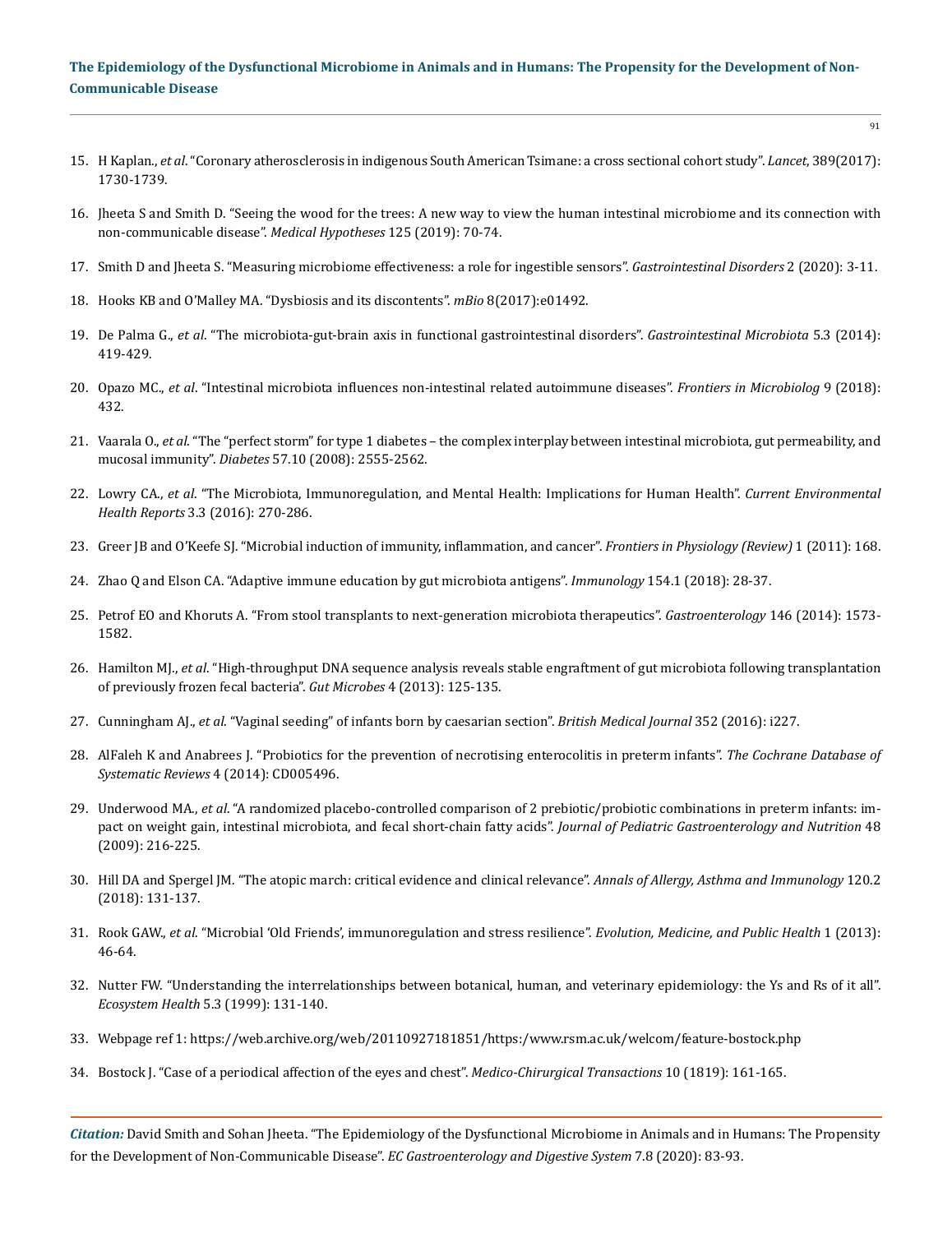- 35. [Bostock J. "Of the catarrhus aestivus or summer catarrh".](https://www.ncbi.nlm.nih.gov/pmc/articles/PMC2116490/) *Medico-Chirurgical Transactions* 14 (1828): 437-446.
- 36. Walker S Khan-Wasti., *et al*[. "Prevalence of hayfever symptoms and diagnosis in UK teenagers".](https://www.ncbi.nlm.nih.gov/pmc/articles/PMC6743589/pdf/pcrj2005067.pdf) *Primary Care Respiratory Journal* 14 [\(2005\): 270.](https://www.ncbi.nlm.nih.gov/pmc/articles/PMC6743589/pdf/pcrj2005067.pdf)
- 37. Webpage ref 2:<http://www.allergyclinic.co.nz/the-history-of-allergy>
- 38. Adjiri-Awere A and Van Lunen TA. "Subtherapeutic use of antibiotics in pork production: risks and alternatives". *Canadian Journal of Animal Science* 85.2 (2005): 117-130.
- 39. [Niewold TA. "The nonantibiotics anti-inflammatory effect of antimicrobial growth promoters, the real mode of action? A hypothesis".](https://www.sciencedirect.com/science/article/pii/S0032579119441369)  *Poultry Science* [86.4 \(2007\): 605-609.](https://www.sciencedirect.com/science/article/pii/S0032579119441369)
- 40. [Roura E Homedes and J Klasing KC. "Prevention of immunologic stress contributes to the growth-permitting ability of dietary antibi](https://pubmed.ncbi.nlm.nih.gov/1453223/)otics in chicks". *Journal of Nutrition* [122.12 \(1992\): 2383-2390.](https://pubmed.ncbi.nlm.nih.gov/1453223/)
- 41. Reda RM., *et al*[. "Effect of oxytetracycline and florfenicol as growth promoters on the health status of cultured Oreochromis niloticus".](https://www.sciencedirect.com/science/article/pii/S1687428513001167)  *[Egyptian Journal of Aquatic Research](https://www.sciencedirect.com/science/article/pii/S1687428513001167)* 39.4 (2013): 241-248.
- 42. Webpage ref 3; [https://www.bbc.co.uk/news/av/uk-england-wiltshire-35654971/overweight-hedgehog-mr-piggywinkle-put-on](https://www.bbc.co.uk/news/av/uk-england-wiltshire-35654971/overweight-hedgehog-mr-piggywinkle-put-on-strict-diet)[strict-diet](https://www.bbc.co.uk/news/av/uk-england-wiltshire-35654971/overweight-hedgehog-mr-piggywinkle-put-on-strict-diet)
- 43. [Hof AR and Bright PW. "Quantifying the long-term decline of the West European Hedgehog in England by subsampling citizen-science](https://link.springer.com/article/10.1007/s10344-016-1013-1)  datasets". *[European Journal of Wildlife Research](https://link.springer.com/article/10.1007/s10344-016-1013-1)* 62.4 (2016): 407-413.
- 44. [Tansley AG. "Sigmund Freud, 1856-1939. Obituary notices of fellows of the".](https://royalsocietypublishing.org/doi/10.1098/rsbm.1941.0002) *Royal Society* 3.9 (1941): 246-275.
- 45. Hrobjartsson A., *et al*[. "Placebo effect studies are susceptible to response bias and other types of biases".](https://www.ncbi.nlm.nih.gov/pmc/articles/PMC3146959/) *Journal of Clinical Epidemiology* [64.11 \(2011\): 1223-1229.](https://www.ncbi.nlm.nih.gov/pmc/articles/PMC3146959/)
- 46. Horst KW., *et al*[. "Striatal dopamine regulates systemic glucose metabolism in humans and mice".](https://pubmed.ncbi.nlm.nih.gov/29794060/) *Science Translational Medicine*  [10.442 \(2018\): eaar3752.](https://pubmed.ncbi.nlm.nih.gov/29794060/)
- 47. Carey M., *et al*[. "Evidence for the central regulation of glucose metabolism".](https://www.ncbi.nlm.nih.gov/pmc/articles/PMC3853251/) *Journal of Biological Chemistry* 288 (2013): 34981-34988.
- 48. [Reinhardt V. "Hair pulling: A review".](https://pubmed.ncbi.nlm.nih.gov/16197702/) *Laboratory Animals* 39.4 (2005): 361-369.
- 49. [Mann GV. "Cardiovascular disease in the Masai".](https://www.sciencedirect.com/science/article/abs/pii/S0368131964800417) *Journal of Atherosclerosis Research* 4 (1964): 289-312.
- 50. Amin M., *et al*. "The last of the Maasai". *Camarix Publishers International* (1987): 87.
- 51. Tito RY., *et al*[. "Insights from characterizing extinct human gut microbomes".](https://pubmed.ncbi.nlm.nih.gov/23251439/) *PLoS One* 7.12 (2012): e51146.
- 52. Margulis L. "Symbiogenesis and symbionticism". In Margulis L.; Fester R., Editors. Symbiosis as a source of evolutionary innovation: speciation and morphogenesis. United States: MIT press (1991): 49-92.
- 53. Guerrero R., *et al*[. "Symbiogenesis: the holobiont as a unit of evolution".](https://www.semanticscholar.org/paper/Symbiogenesis%3A-the-holobiont-as-a-unit-of-Guerrero-Margulis/ca2da45168757a73cbd8256c9fba0dbb938abe8c) *International Microbiology* 16.3 (2013): 133-143.
- 54. Alexandre-Silva GM., *et al*[. "The hygiene hypothesis at a glance: Early exposures, immune mechanism and novel therapies".](https://www.sciencedirect.com/science/article/abs/pii/S0001706X18306880) *Acta Tropica* [188 \(2018\): 16-26.](https://www.sciencedirect.com/science/article/abs/pii/S0001706X18306880)
- 55. Sonnenburg ED., *et al*[. "Diet-induced Extinctions in the Gut Microbiota Compound over Generations"](https://www.nature.com/articles/nature16504) *Nature* 529 (2016): 212-215.

*Citation:* David Smith and Sohan Jheeta. "The Epidemiology of the Dysfunctional Microbiome in Animals and in Humans: The Propensity for the Development of Non-Communicable Disease". *EC Gastroenterology and Digestive System* 7.8 (2020): 83-93.